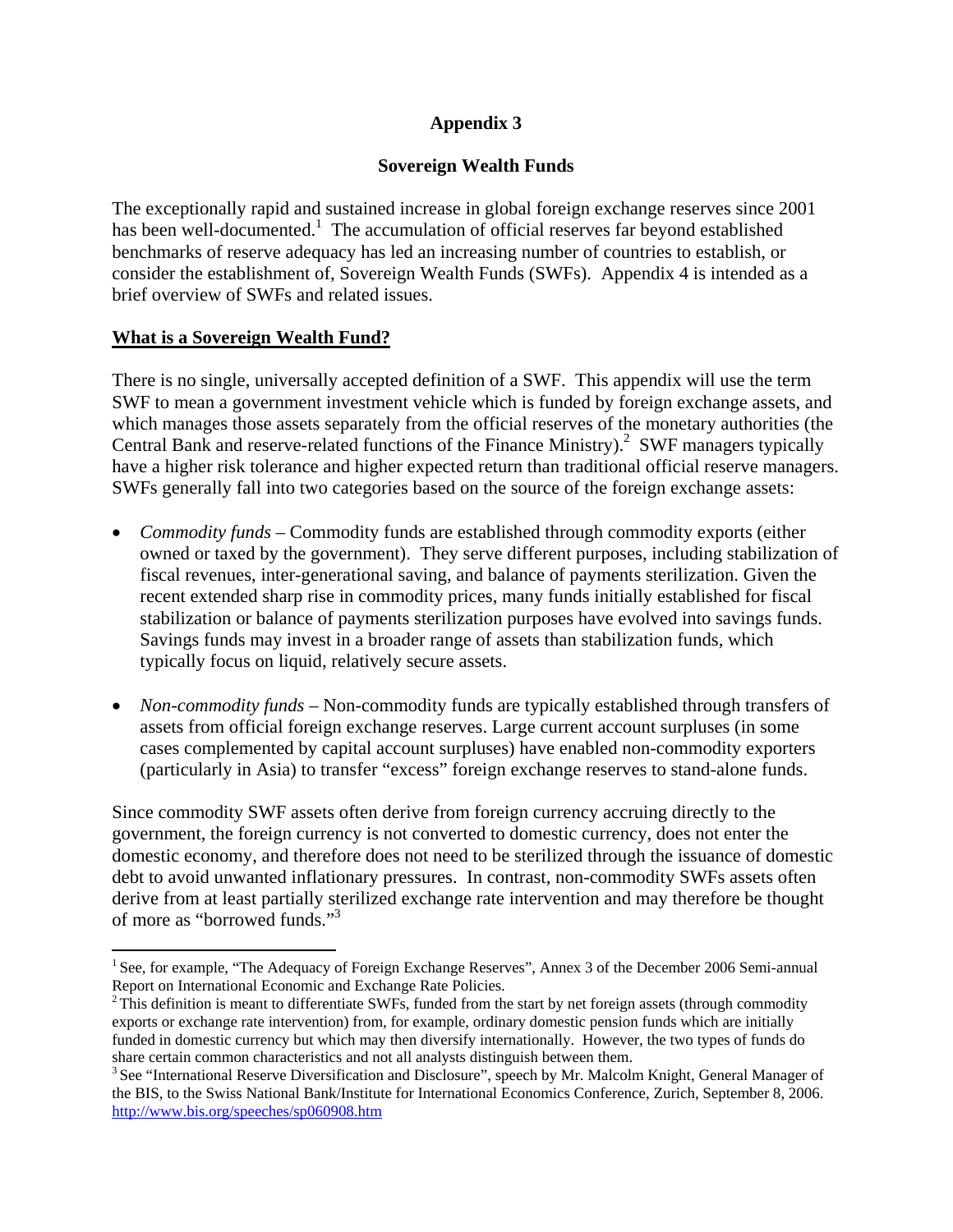SWFs are also not a new phenomenon, even if they have recently gained in prominence. Two of the largest such funds were founded over 25 years ago – the Abu Dhabi Investment Authority (ADIA) in 1976 and Singapore's Government Investment Corporation (GIC) in 1981.

# **What Distinguishes Sovereign Wealth Funds from Official Reserves?**

The IMF's *Balance of Payments Manual* defines reserve assets as "those external assets that are readily available to and controlled by the monetary authorities for direct financing of payment imbalances, for indirectly regulating the magnitude of such imbalances through intervention in exchange markets to affect the currency exchange rate, and for other purposes".<sup>4</sup>

Key issues in determining whether SWF assets can be considered as official reserve assets include their liquidity and marketability as well as whether there is some legal or administrative guidance that would preclude the assets from being readily available to the monetary authorities to meet a balance of payments need.<sup>5</sup>

Whether a given foreign exchange asset can be classified as a reserve asset has to be assessed on a case-by-case basis:

- In some cases, SWF assets may be invested in liquid and marketable instruments and the monetary authorities retain a clear legal right to call upon those assets to meet a balance of payments need. These SWF assets are likely to be classified as official reserves.
- In many other cases, however, SWF assets may be invested in less liquid instruments and/or the monetary authorities may not have a clear legal right to call upon them. These SWF assets would not be classified as official reserves.<sup>6</sup>

As SWF assets fall out of reserves, even if perfectly appropriate from a statistical perspective, they also risk falling out of the mechanisms that the international financial system has for reserves transparency. The two principal such mechanisms (both voluntary) are the IMF's aggregate quarterly Currency Composition of Official Foreign Exchange Reserves (COFER) database and the Data Template on International Reserves and Foreign Currency Liquidity (Reserves Template), part of the IMF's Special Data Dissemination Standard (SDDS). 119 countries currently participate in COFER, and 64 countries subscribe to the SDDS.

## **How Large are Sovereign Wealth Funds?**

Because relatively little is known about most SWFs, market estimates of their size vary widely. Market estimates of aggregate assets of known SWFs range from  $$1.5 - 2.5$  trillion. This compares (and is in addition) to the roughly \$5.1 trillion in official foreign exchange reserves as

 $\overline{a}$ <sup>4</sup> IMF, *Balance of Payments Manual V*, 1993, paragraph 424.

<sup>&</sup>lt;sup>5</sup> Draft IMF Balance of Payments Manual VI;http://www.imf.org/external/pubs/ft/bop/2007/bopman6.htm. See also Antonio Galicia-Escotto, IMF Committee on Balance of Payments Statistics Reserve Experts Technical Group Issues Paper #5, "Investment Funds," December 2005. http://www.imf.org/external/np/sta/bop/pdf/resteg5.pdf. 6  $<sup>6</sup>$  Indeed, the same would apply to foreign exchange assets managed by the Central Bank or Finance Ministry if</sup> invested in less liquid, less marketable instruments.